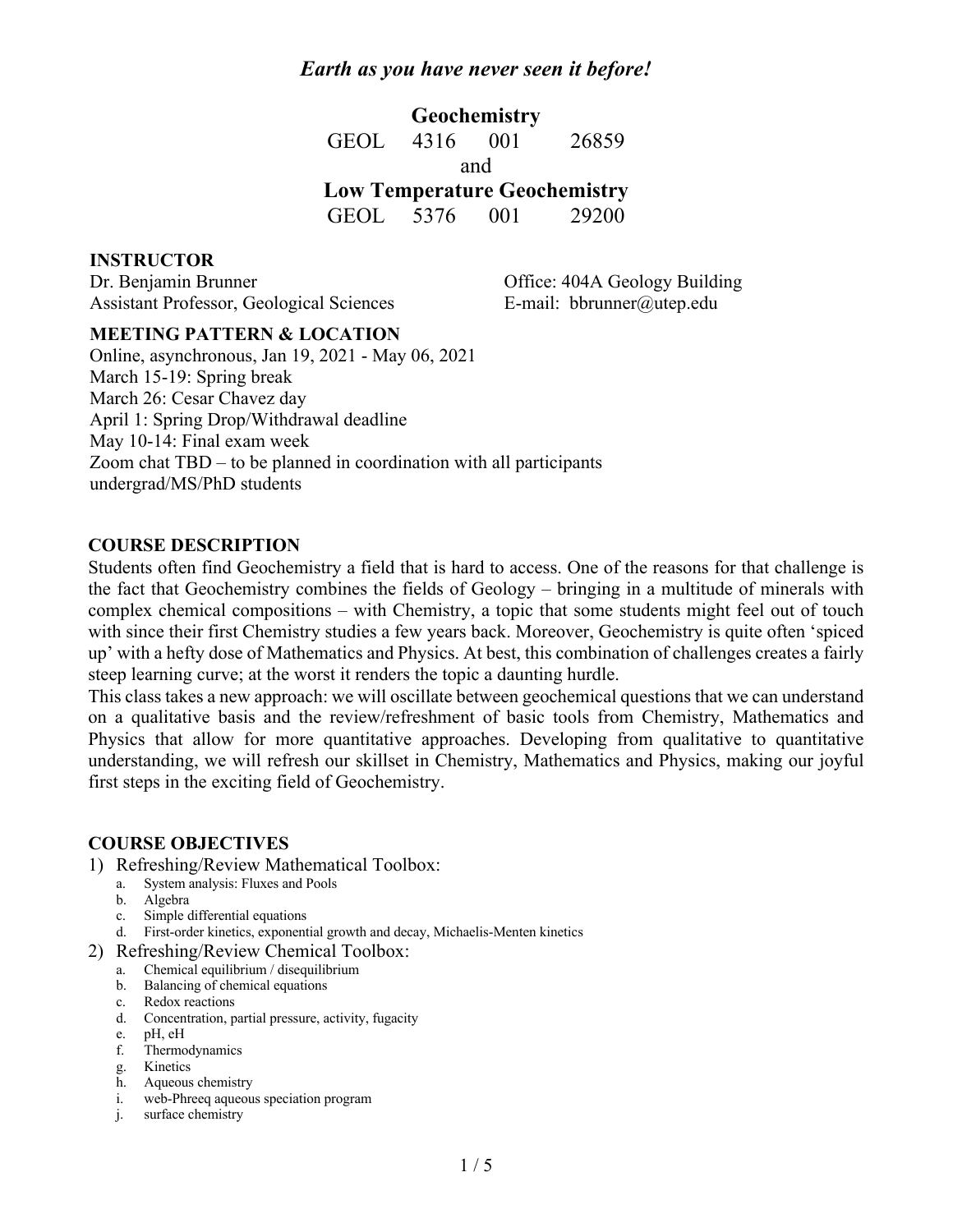#### **MODIFICATIONS THE COURSE IN RESPONSE TO COVID-19 PANDEMIC**

The asynchronous online format of this class poses some challenges, but also offers opportunities. It is up to the individual students to make the most out of the opportunities and communicate with the instructor and the colleagues in class if they encounter challenges.

Typically, students in this course show a wide range of knowledge and skills – it is my goal that each of these students has a fair chance to succeed – no matter what the starting point is. A consequence of this is that to some degree, the definition of that success is individual. In other words – I, as instructor will set minimal goals for everybody, but I expect that students define their additional learning goals for the semester, and then strive to reach those aims.

To achieve this under the constraints of our online format, there will be substantial changes to how the content of this course will be delivered. In particular, the start of the course will involve a phase in which we will engage in several activities that will be somewhat disconnected: we will start reading two textbooks that follow completely different approaches, we will binge-watch online lectures that I gave in Spring and Fall 2020, and we will start geochemical modeling of aqueous species without having the full background of what is going on, and we will also engage the process of system's analysis. The goal of this phase is to determine the learning goals of individual students that go beyond of the minimum requirement set by the instructor. Once we know what those goals are, we will set a schedule for the remainder of the semester. Consequently, the schedule posted at the end of this syllabus is definitively a work in progress.

#### **REQUIRED TEXTBOOKS AND OTHER MATERIALS**

**1. Anderson:** *Thermodynamics of Natural Systems (3rd Edition)* **– will be available from bookstore** Theory and Applications in Geochemistry and Environmental Science Greg Anderson, University of Toronto Cambridge University Press Online ISBN: 9781316796856 Published online: 27 May 2018 Hardback ISBN: 9781107175211 Hardback publication date: 26 April 2017 DOI: https://doi.org/10.1017/9781316796856 Web link: https://www.cambridge.org/highereducation/books/thermodynamics-of-naturalsystems/5E09A0A8D3BEC5ACBF67C871D18CDBF1

- **2. Krauskopf K.B. and Bird D.K.:** *Introduction to Geochemistry, third edition***,** McGraw-Hill 1976 – This book is out of print. If you can find it used for  $\sim$  \$40 it is worth it! There will be handouts & material posted on Blackboard from this book for those who cannot access a copy.
- **3. Required software: PHREEQC** (accessible as web interface and also downloadable as PCapplication)

## **RECOMMENDED READING:**

These books can be borrowed from Dr. Brunner – all you have to do is ask. Faure G.: *Principles and Applications of Inorganic Geochemistry*, Macmillan1991. Schulz H.D. and Zabel M. Eds: *Marine Geochemistry, second edition*, Springer 2005. White W.M.: *Geochemistry*, Wiley-Blackwell 2014.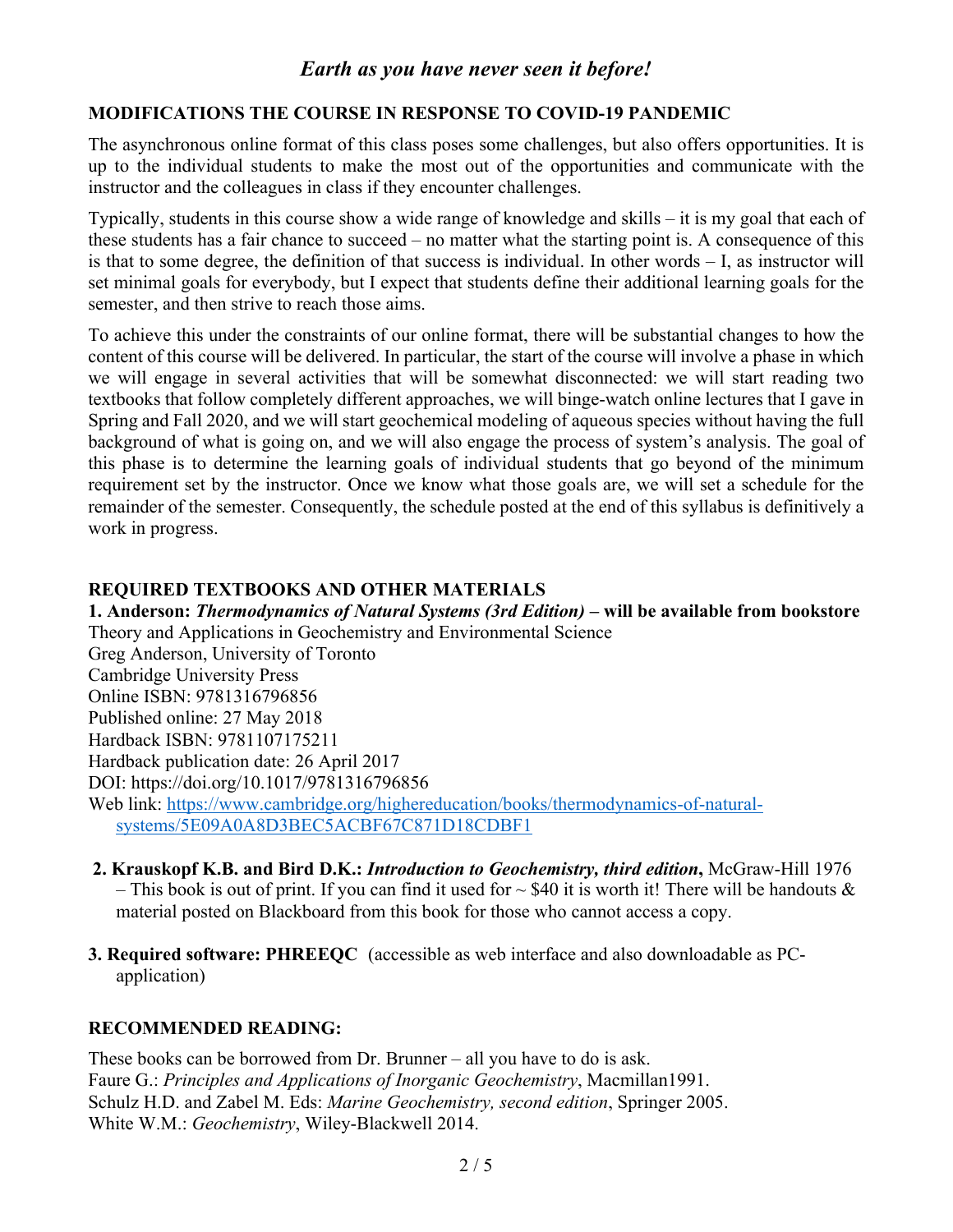**Class drop deadline date:** April 1st, 2021

**Disabilities:** I will make any reasonable accommodations for students with limitations due to disabilities, including learning disabilities. Please see me personally before or after class in the first two weeks or make an appointment, to discuss any special needs you might have. If you have a documented disability and require specific accommodations, you will need to contact the Center for Accommodations and Support Services (CASS) in the East Union Bldg., Room 106 within the first two weeks of classes. CASS can also be reached in the following ways: Web: sa.utep.edu/cass Phone: (915) 747-5148 voice or TTY Fax: (915) 747-8712 E-Mail: cass@utep.edu

**Office hours:** *Preferred:* by appointment made via email TR: 10:30am – 11:50am 404A Geology Building

#### **Cheating/Plagiarism:**

Cheating is unethical and not acceptable. Plagiarism is using information or original wording in a paper without giving credit to the source of that information or wording: it is also not acceptable. Do not submit work under your name that you did not do yourself. You may not submit work for this class that you did for another class. If you are found to be cheating or plagiarizing, you will be subject to disciplinary action, per UTEP catalog policy. Refer to http://www.utep.edu/dos/acadint g.htm for further information.



# **Never swim alone!**

**Yes – this is an asynchronous online course. But that does not mean you have to do it all alone.**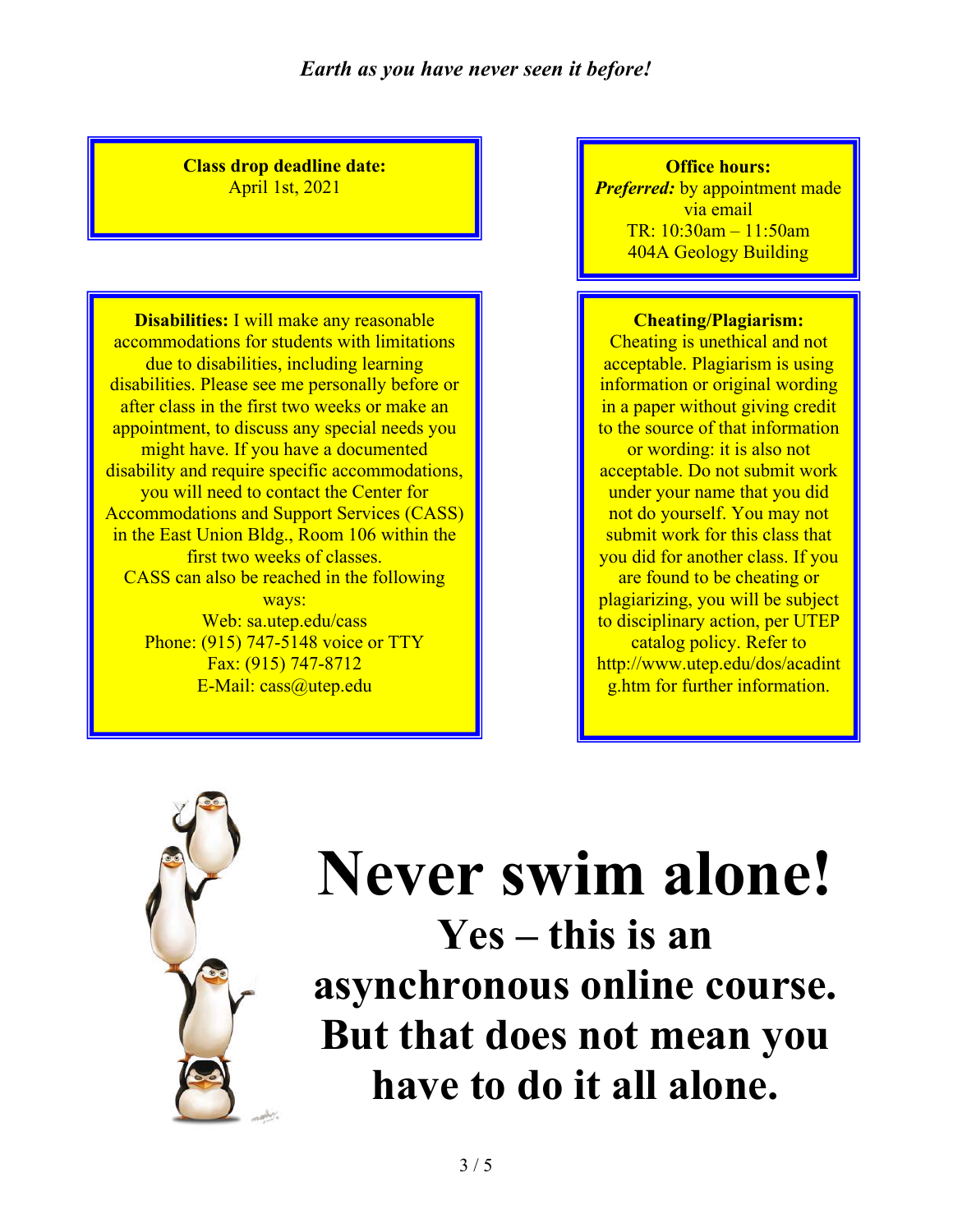#### **PARTICIPATION IS ESSENTIAL (SEE GRADES)**

Please contact Dr. Brunner about any concerns, schedule conflicts, etc. in advance or otherwise as soon as possible! A significant portion of your grade is based on participation, so any missed classes and assignments must have proper documentation or your grade will drop. Valid excuses include illness, absence with the instructor's prior approval, official University business, etc.

**Accommodations** are possible for active duty military and others, but arrangements must be made in a timely manner. If you are in the military with the potential of being called to military service and /or training during the course of the semester, you are encouraged to contact the instructor as soon as possible.

If you think you may have a disability or if you are experiencing learning difficulties, please contact the Disabled Student Services Office (DSSO) at (915) 747-5148. They are located in Union East room 106 or you can reach them by email at  $dss@$ utep.edu. The student is responsible for presenting to the instructor any DSS accommodation letters and instructions.

#### **Important notes:**

- 1) This is a front-loaded class: most reading assignments precede the corresponding class. This will allow us to address the tricky issues of the topic in class. Reading the assignments before the lecture is the absolute key to the success of this form of teaching and learning.
- 2) Learning in teams is highly encouraged because it is much more effective than learning alone.

#### **Grades: Quiz & Reports (80%), Participation in discussion (20%)**